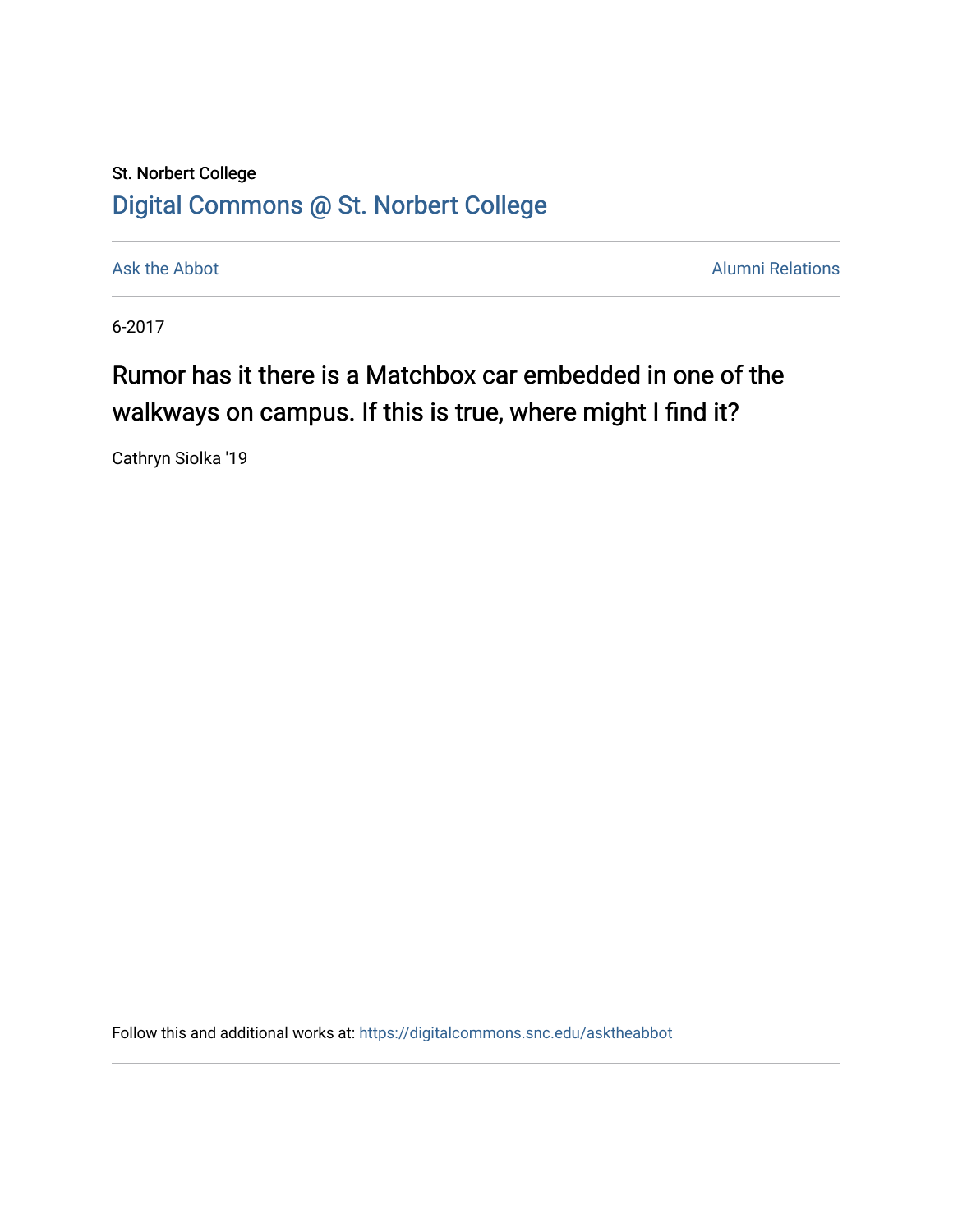

[Academics](https://www.snc.edu/academics) [Admission](https://www.snc.edu/admission) [Campus Life](https://www.snc.edu/campuslife) [Living Norbertine](https://www.snc.edu/livingnorbertine) [Athletics](https://www.snc.edu/athletics) [About](https://www.snc.edu/about)

Q

Giving

to SNC

 $\geq$  [Alumni](https://www.snc.edu/alumni/)  $\geq$  [Ask the Abbot](https://www.snc.edu/alumni/abbot/)  $\geq$  June 2017 A

## [Alumni](https://www.snc.edu/alumni/index.html)

[Events & Reunions](https://www.snc.edu/alumni/event/index.html) [Behind the Arch](https://www.snc.edu/alumni/event/behindthearch/) [Benefits and Services](https://www.snc.edu/alumni/benefits.html) [Get Involved](https://www.snc.edu/alumni/getinvolved.html) [Give to SNC](http://giving.snc.edu/) [Alumni Awards](https://www.snc.edu/alumni/awards/index.html) [Knight Lights](https://www.snc.edu/alumni/knightlights/index.html) [Alumni-Owned](https://www.snc.edu/alumni/directory/index.html) [Businesses Network](https://www.snc.edu/alumni/directory/index.html) [Alumni Board](https://www.snc.edu/alumni/alumniboard.html) [Student Alumni](https://www.snc.edu/alumni/saa.html) [Ambassadors](https://www.snc.edu/alumni/saa.html) [Staff](https://www.snc.edu/alumni/contactus.html)

# June 2017 Question:

Dear Abbot Pennings,

"Rumor has it there is a Matchbox car embedded in one of the walkways on campus. If this is true, where might I find it?"

Cathryn Siolka '19

#### Answer:

Dearest Cathryn,

As I read your inquiry, I found myself wondering how it is that this exact question has not been sent my way sooner! The rumor that you reference is indeed a fact. For quite a long time, this tiny toy car could indeed be discovered embedded within the cement on Baer Mall – to the delight of each new cohort of students as they, in their turn, discovered it.

You may have remarked that this walkway, which leads the visitor to Main Hall after entrance at the arch, is embellished with a pattern of diamonds. Who knows how this model vehicle found its home – embedded there in the first diamond, to be exact. But one must suspect an act of levity perpetrated by one of our own students was involved and, since Baer Mall was installed in 1993, we may suppose the, ahem, vehicular installation took place at that time.

It was much more recently, in October of 2015, that a renovation of the mall occurred. You will now find our dear college's signature fleurs-de-lis within each of the diamonds in the walkway – and, the little car has vanished.



#### Ask The Abbot

As the founder of St. Norbert College, and having a prime seat in the center of campus throughout the years, I, Abbot Bernard Pennings, hold the answers to many of your burning questions about the college. [Submit Your Question](https://www.snc.edu/alumni/abbot/index.html)